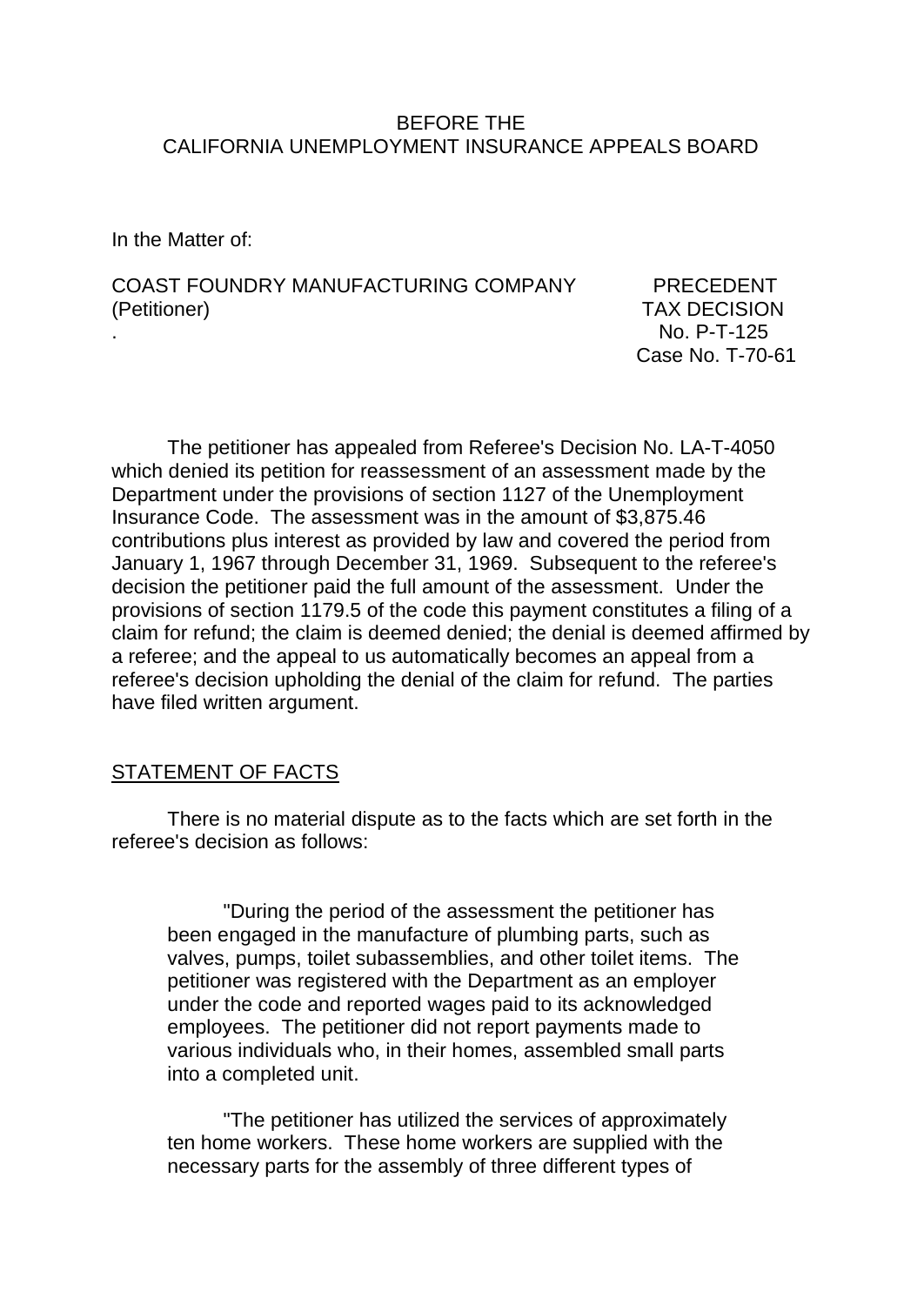products. One involves the assembly of a flapper which is utilized in toilet tanks, another involves an assembly of a small piston with various washers, also utilized in plumbing equipment. The third embraces bagging of repair kits into small envelopes and stapling them as a finished assembly.

"Home workers are required by the petitioner to have a business license issued by the city in which their work is performed. There is no written contract but the home workers have been under the impression that they were self-employed. The home worker or the spouse picks up the various parts to be assembled and takes them home. The home worker completes the assembly, returning the finished product and at the same time picking up another supply to be assembled. The home workers pay the cost of the city licenses and the cost of transportation including gasoline used in their automobiles or trucks.

"No application for work is filed with the petitioner although the petitioner retains a copy of the city license together with the name and address of the worker. The amount of the work available is geared to the production of the petitioner. A few of the workers may have discontinued work with the petitioner but they have brought back their leftover parts. Workers are paid on a piece work basis. Checks are issued each Friday to the home workers based upon the work done.

"The petitioner gives a minimum of instruction to a new home worker specifying the nature of the job and what is expected as a finished product. Usually, home workers confine themselves to one of the three assembly procedures. There is no time set in which to pick up the parts or return the assembled product. The petitioner provides no tools and no supervision. A home worker may work as rapidly or as slowly as she wishes and many of them do this work on a part-time basis while engaged in either some other full-time job or in keeping house for their families. Inasmuch as the jobs are quite simple, some of the home workers do the assembly while watching television. No prior experience or training is needed. No help is normally employed by the home worker. There is some evidence that home workers have also engaged in other types of business under the license issued by the city, and in one case a rubber manufacturing plant has contracted with the petitioner to do some of the assembly work.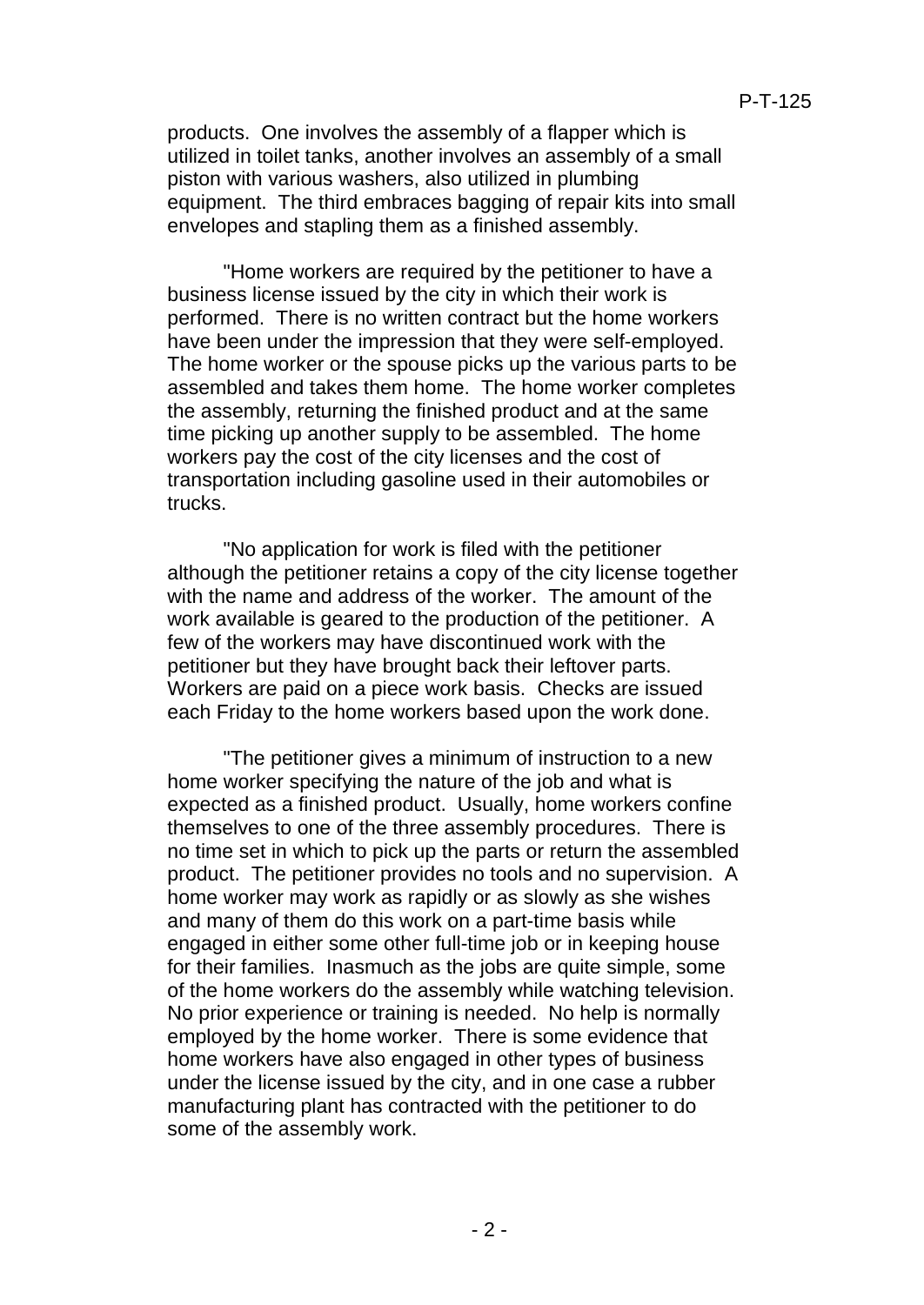"The sole issue to be resolved is whether or not the home workers are employees or independent contractors."

Upon this appeal the appellant takes no exception to the referee's findings of fact but urges that the referee has misapplied the law.

In support of its view that the homeworkers are independent contractors, the appellant cites Appeals Board Decision No. P-T-2. The Department relies on the case of McComb v. Homemakers Handicraft Cooperative (4 Cir - 1949), 176 F. 2d 633, Cert. den. 338 U.S. 900, 94 L. Ed. 553, 70 S. Ct. 250, wherein the court held that workers employed under circumstances similar to the homeworkers herein involved were employees and not independent contractors.

# REASONS FOR DECISION

Section 601 of the California Unemployment Insurance Code provides:

"'Employment,' means service, including service in interstate commerce, performed for wages or under any contract of hire, written or oral, express or implied."

The relationship contemplated by the act as the basis for requiring contributions to the Unemployment Insurance Fund is that of employer and employee. A principal for whom services are rendered by an independent contractor does not come within the scope of these provisions (Empire Star Mines Company, Ltd. v. California Employment Commission (1946), 28 Cal. 2d 33, 168 P.2d 686). The Supreme Court in that case summarized the rules for determining the existence of either an employer-employee or principalindependent contractor relationship as follows:

". . . In determining whether one who performs services for another is an employee or an independent contractor, the most important factor is the right to control the manner and means of accomplishing the result desired. If the employer has the authority to exercise complete control, whether or not that right is exercised with respect to all details, an employeremployee relationship exists. Strong evidence in support of an employment relationship is the right to discharge at will, without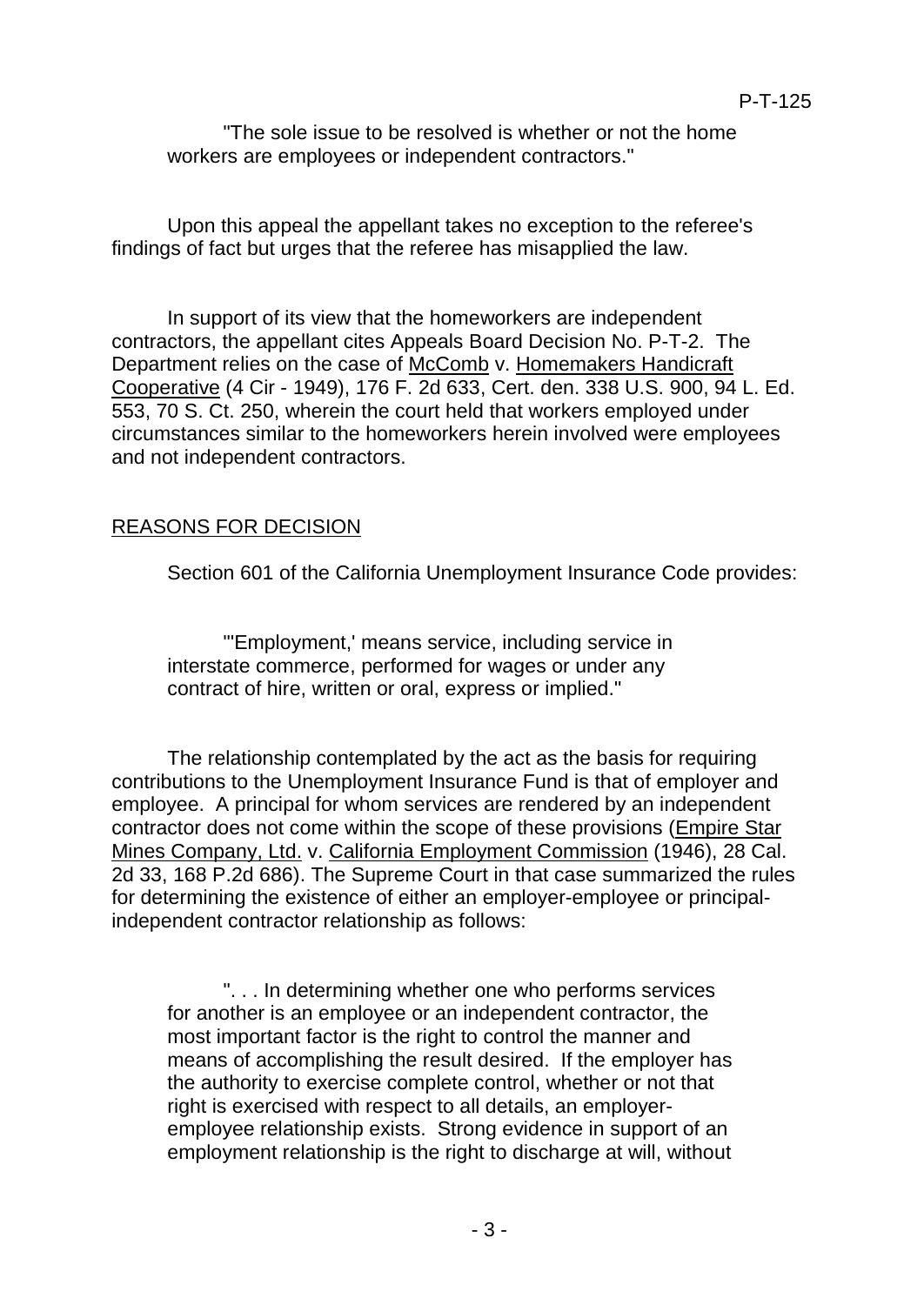cause. [Citations omitted] Other factors to be taken into consideration are (a) whether or not the one performing services is engaged in a distinct occupation or business; (b) the kind of occupation, with reference to whether, in the locality, the work is usually done under the direction of the principal or by a specialist without supervision; (c) the skill required in the particular occupation; (d) whether the principal or the workman supplies the instrumentalities, tools and the place of work for the person doing the work; (e) the length of time for which the services are to be performed; (f) the method of payment, whether by the time or by the job; (g) whether or not the work is a part of the regular business of the principal; and (h) whether or not the parties believe they are creating the relationship of employer-employee." (Rest., Agency, 220; Cal. Ann. § 220.)

In Appeals Board Decision No. P-T-2 we discussed these factors and we pointed out from abundant judicial authority that the most important factor to consider is the extent to which a principal has retained the right to control a workman's manner, mode, method and means of performing the details of his work. We stated at page 11 of that decision that to be indicative of an employment relationship, the right to control must be of that type and degree which the courts have characterized as "complete" and "authoritative." The test involves the existence of such a right as distinguished from its exercise although, of course, its exercise may provide an indication of the right's existence.

We further pointed out at pages 13 - 15 of that decision that in evaluating a working relationship due consideration must also be given to the secondary factors relating to the background under which the services were rendered, and that we must reach our determination of status from the overall integrated picture of the relationship that is found by considering its overall component parts. This is the standard set down by section 220 of the Restatement of Agency, cited by the court in Empire Star Mines.

The present case is concerned with the application of the California Unemployment Insurance Code to persons performing industrial work in their own homes for others. On the question of whether such home-workers are to be regarded as employees or as independent contractors, the courts have been somewhat divided, principally because of a difference of opinion as to whether the terms "employer," "employee" and "employment" as defined and used in the various statutes are to be given the same construction that they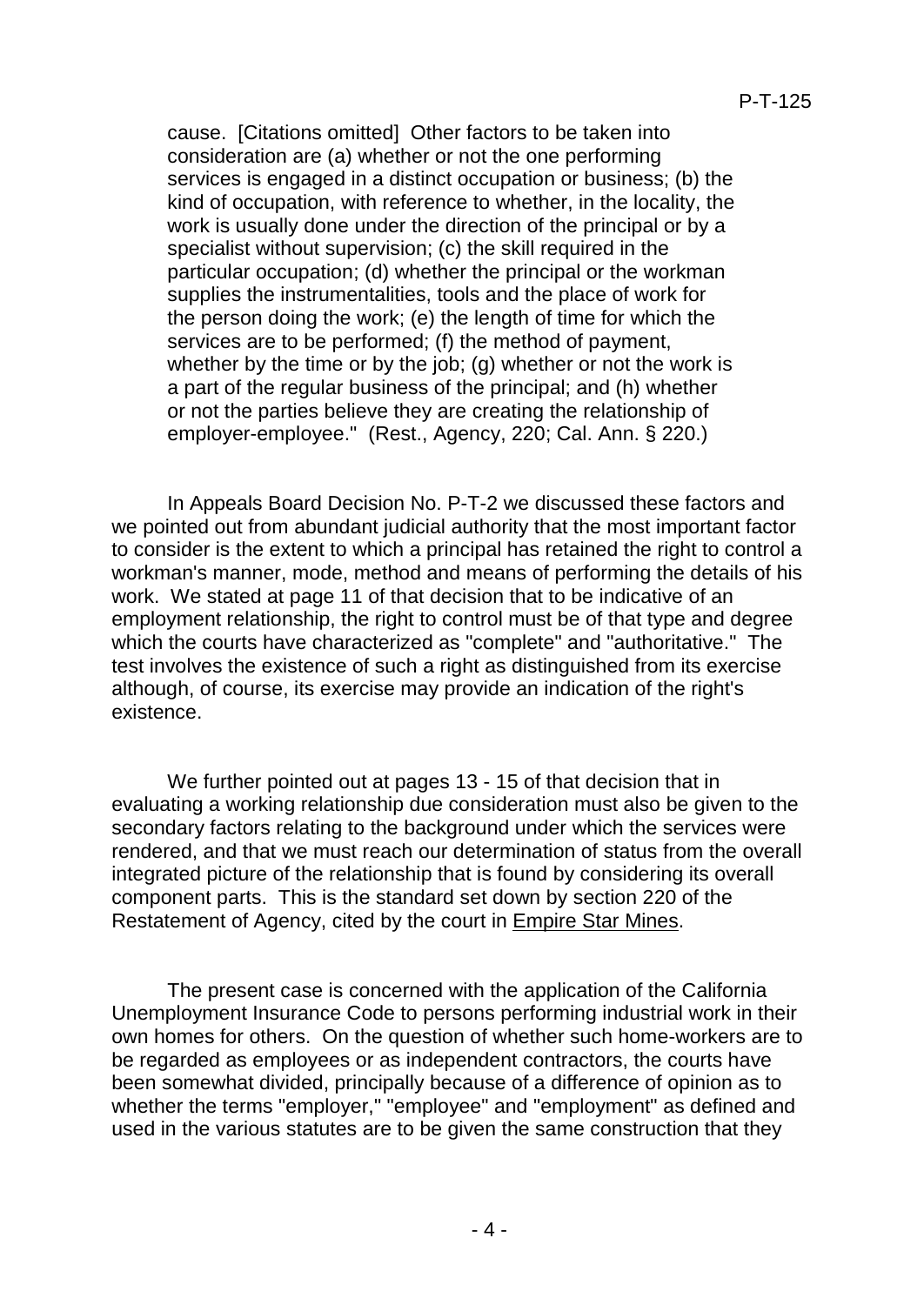are given by the common law in cases involving the relationship of master and servant.

In the McComb case relied upon by the Department, the defendant, a cooperative paid by bag manufacturers and composed of homeworkers, distributed to these home-workers bags owned by the manufacturers for insertion of draw strings. The homeworkers were paid on a piece work basis. In holding that the homeworkers therein involved were employees under the Fair Labor Standards Act the court stated:

"As to the status of the homeworkers, we think it perfectly clear that, under common law concepts, they are employees and not independent contractors. . . . the law of independent contractors has an important place in the law, but surely it was never intended to apply to humble employees of this sort."

However, the court went on and stated:

"Whether or not the homeworkers are employees within the meaning of the Fair Labor Standards Act, however, is to be determined, not by common law concepts, but by a consideration of the purpose which Congress had in mind in the passage of the act, which defines 'employ' as including 'to suffer or permit to work'. 52 Stat. 1060, 29 U.S.C.A. § 201, sec. 3. This definition of employment has been called by Senator, now Mr. Justice, Black the 'broadest definition that has ever been included in any one act'. 81 Cong. Rec. 7659; United States v. Rosenwasser, 323 U.S. 360, 362, 65 S.Ct. 295, 89 L.Ed. 301. 'The motive and purpose' of the legislation, as said by the Supreme Court in United States v. Darby, 312 U.S. 100, 115, 61 S.Ct. 451, 457, 85 L.Ed. 609, 132 A.L.R. 1430, are 'plainly to make effective the Congressional conception of public policy that interstate commerce should not be made the instrument of competition in the distribution of goods produced under substandard labor conditions \* \* \*'. As pointed out in a later case, 'The statute was a recognition of the fact that due to the unequal bargaining power as between employer and employee, certain segments of the population required federal compulsory legislation to prevent private contracts on their part which endangered national health and efficiency and as a result the free movement of goods in interstate commerce. To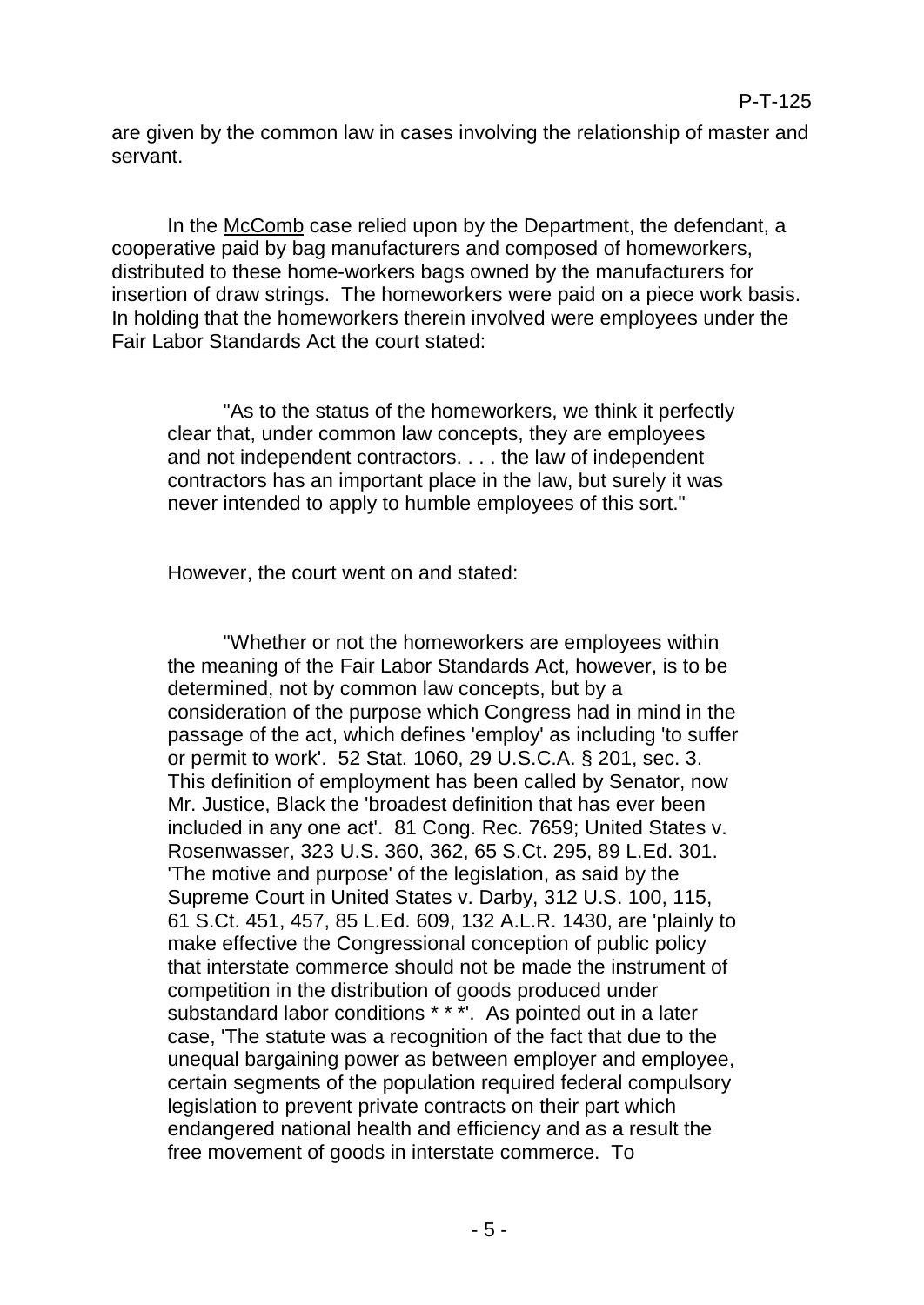accomplish this purpose standards of minimum wages and maximum hours were provided.' Brooklyn Savings Bank v. O'Neill, 324 U.S. 697, 706-707, 65 S.Ct. 895, 902, 89 L.Ed. 1296. Such being the purpose of the statute, common law rules as to distinctions between servants and independent contractors throw but little light on who are to be deemed employees within its meaning. This was clearly stated by the Supreme Court in National Labor Relations Board v. Hearst Publications, 322 U.S. 111, 64 S.Ct. 851, 855, 88 L.Ed. 1170, brought under the National Labor Relations Act, 29 U.S. C.A. § 151 et seq., a companion piece of legislation . . . . " (Emphasis added)

The McComb case cited with approval the following language appearing in the case of Walling v. Portland Terminal Co., 330 U.S. 148, 67 S.Ct. 639, 640, 91 L.Ed. 809:

"'. . . This Act contains its own definitions, comprehensive enough to require its application to many persons and working relationships, which prior to this Act, were not deemed to fall within an employer-employee category. \* \* \* The Act's purpose as to wages was to insure that every person whose employment contemplated compensation should not be compelled to sell his services for less than the prescribed minimum wage. The definitions of "employ" and of "employee" are broad enough to accomplish this.'" (Emphasis added)

In view of the above quoted portions of the McComb case, we are not persuaded by the dicta of the court to the effect that the homeworkers were employees under the common law concept. It is clear that the court in that case was concerned only with coverage provisions of the Fair Labor Standards Act with respect to the homeworkers therein involved, and concluded that the controlling factor in deciding the issue was the broad statutory definition of "employ" under that Act. ("Employ" includes to suffer or permit to work--29 U.S.C.A. Section 203(g)) In our opinion the McComb case merely reflects that in the court's opinion it was the intention of Congress for the purposes of the Fair Labor Standards Act to treat homeworkers as any other type of employee, regardless of their common law status.

In our opinion the case of Glenn v. Beard (6 Cir - 1944), 141 F. 2d 376, Cert. den. by U.S. S.Ct. on October 9, 1944, 323 U.S. 724, 89 L.Ed. 582, 65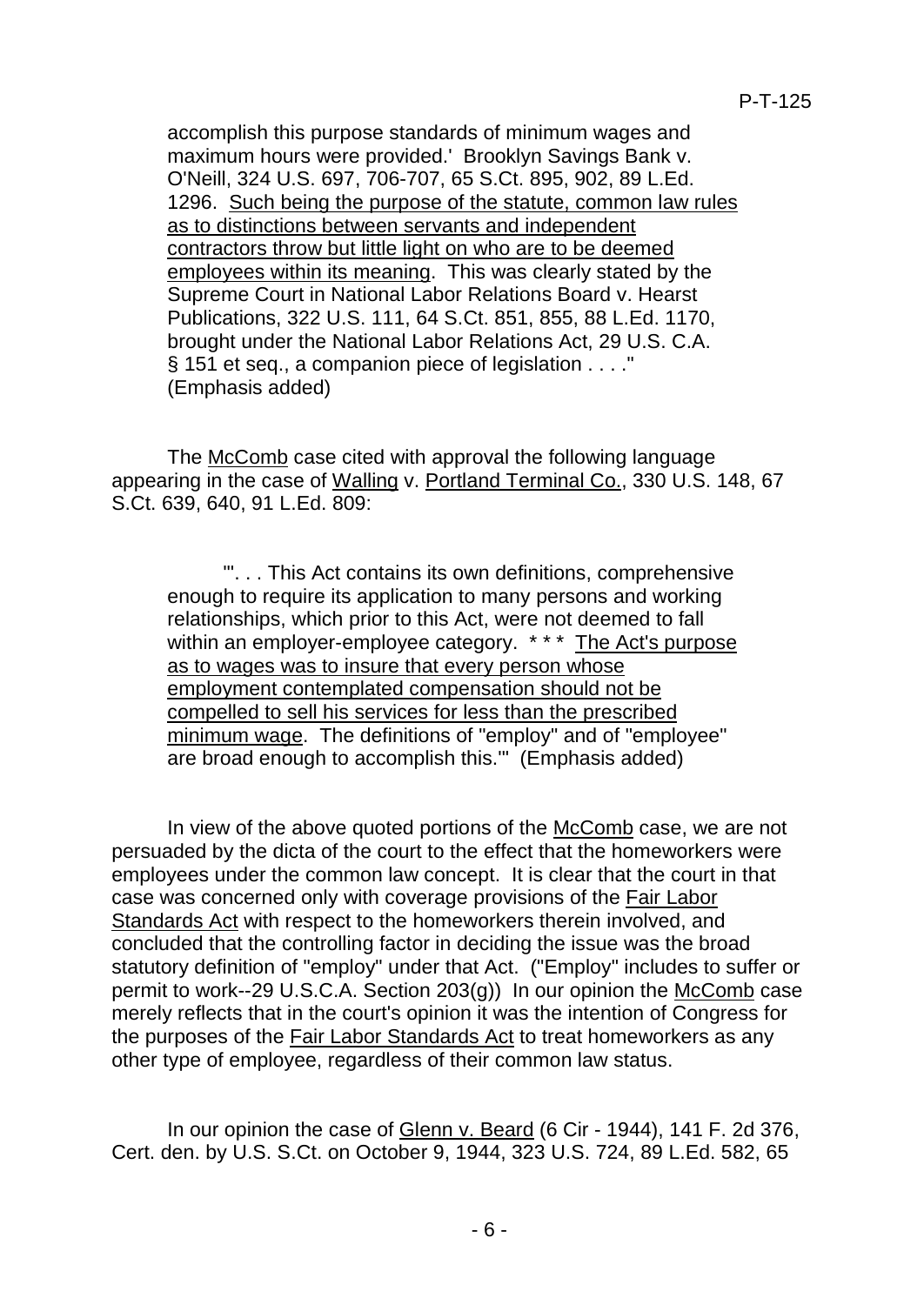S.Ct. 57, is the leading and controlling case concerning the status of homeworkers under common law. In the Glenn case the question presented was whether the workers in question were independent contractors exempt from the provisions of the Social Security Act or whether they were employees subject to the Act. The alleged employer engaged women to make comforters, quilts and similar articles. The women did their work at home on farms. The homeworkers were supplied material stamped with designs and specifications for the work. The material and thread, together with instructions, were delivered to the worker at the time of the signing of the contract. The contract provided that the homeworker will work the material according to the specifications; that the work may be done at such times- within a designated period--and at such places as are agreeable to the workers; and, that further, the worker may do the work personally or by agents of her selection. The contract also provided that upon completion of the specified work and its delivery to the alleged employer, a certain price will be paid to the worker. There was no supervision of the work and no calls were made by the employer at the homes of the workers to inspect the work. The homeworkers worked when they wanted to and at such times in the year as their farm duties permitted them. In that case the court stated as follows in holding that the homeworkers were independent contractors and not employees:

". . . Employment under this statute is to be understood in its ordinary sense, as meaning the legal relationship of employer and employee; and this conclusion is fortified by the applicable regulations of the Commissioner of Internal Revenue, which sets forth that 'the relationship between the individual who performs such services and the person for whom such services are rendered must, as to those services, be the legal relationship of employer and employee. \* \* \* The words "employ," "employer," and "employee," as used in this article, are to be taken in their ordinary meaning. \* \* \* Individuals performing services as independent contractors are not employees.' Treasury Regulation No. 90, Art. 205, promulgated under Title IX of the Social Security Act."

In the present case the homeworkers were engaged in assembling small parts utilized by the petitioner in its manufacturing processes. There was no supervision of the manner and means of performing the work, and no calls were made at the homes of the workers to inspect the work. There were no deadlines to meet, and the workers could do the assembly work at their own convenience. Upon completion of a group of assemblies, they would be returned to the petitioner's plant by the homeworker at her own expense. The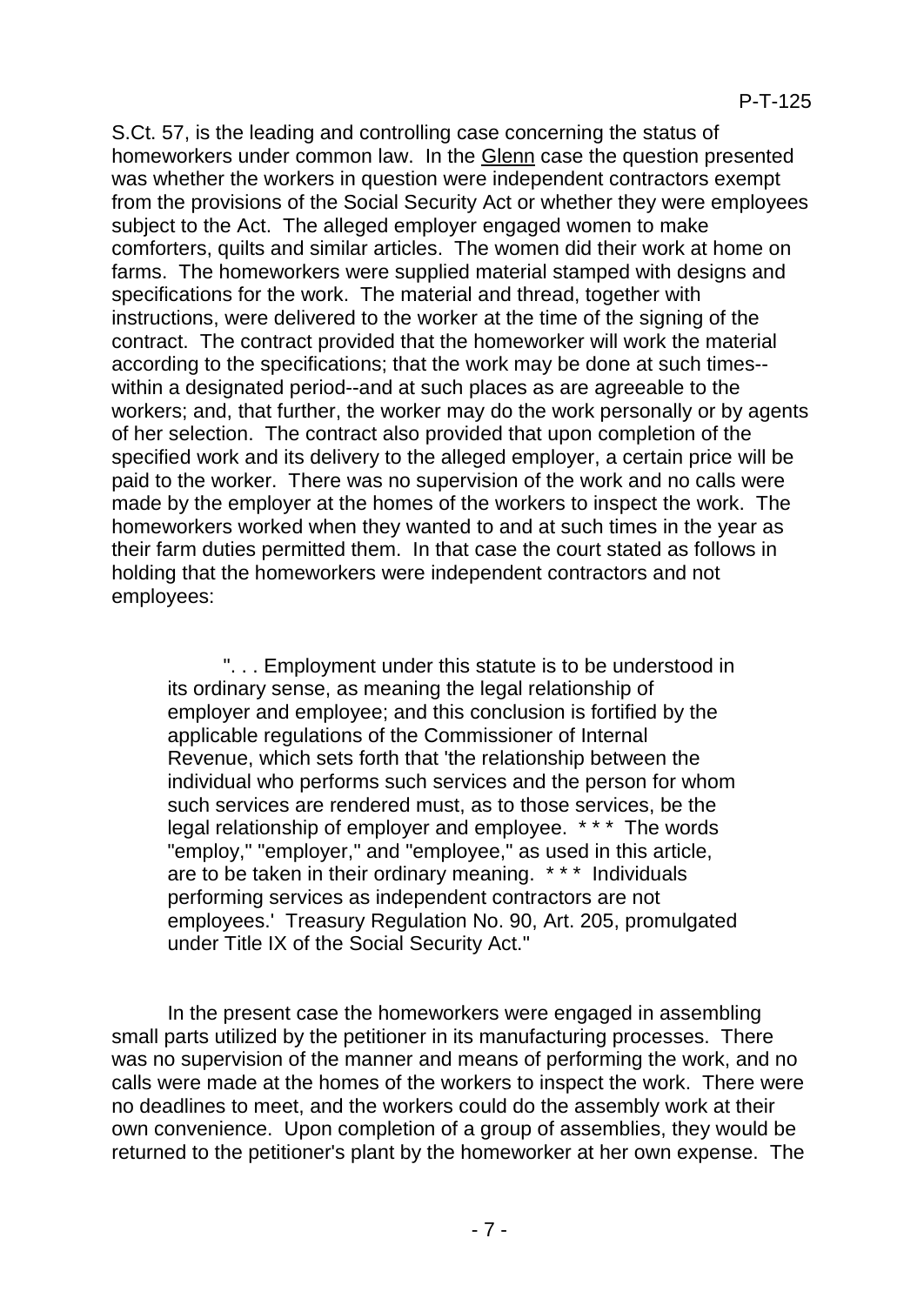homeworker was paid only for the completed work on a piecework basis. At the same time another group of parts to be assembled would be picked up, if the homeworker so desired. The homeworkers were licensed by the local authorities to work in their own homes, and there is evidence that at least one worker engaged in other types of businesses under her license. The parties believed that the workers were independent contractors and conducted their business affairs accordingly.

There is no evidence of any demands made by the petitioner upon these workers. We believe that under these facts the overall picture which emerges indicates that the homeworkers in this case were independent contractors and not employees. In light of the above facts we are not convinced that the simplicity of the work is a sufficient element to overcome the other indications of independence on the part of the workers.

We would point out that our decision in this case is in harmony with Revenue Ruling 64-280, 1964-2 Cum. Bul. 384, and with the holding of the court in the Glenn case. Although this board is not bound by a federal agency ruling in matters similar to that under discussion, it is our opinion that such a ruling must be accorded great weight in reaching a status determination. (Appeals Board Decision No. P-T-104) The above cited ruling reads in part as follows:

"An individual, since 1953, has done typing in her home under an oral agreement with a corporation. She is contacted when work is available and furnished with materials and specifications. She is paid on a piecework basis upon completion of the assignment. Each assignment is a separate transaction and the individual is not guaranteed a minimum quota of work or compensation. The corporation does not restrict her from hiring helpers. The individual's services are not subject to the State licensing requirements. Held, the individual is not an employee of the corporation under the usual common law rules. Liability under the Federal Unemployment Tax Act and for the Collection of Income Tax at Source on Wages is not incurred. Held further, the individual is an employee of the corporation under section 3121(d)(3)(C) of the Federal Insurance Contributions Act as regards services performed after 1954 and liability under that Act is incurred with respect to the 'wages' for those services." (Emphasis added)